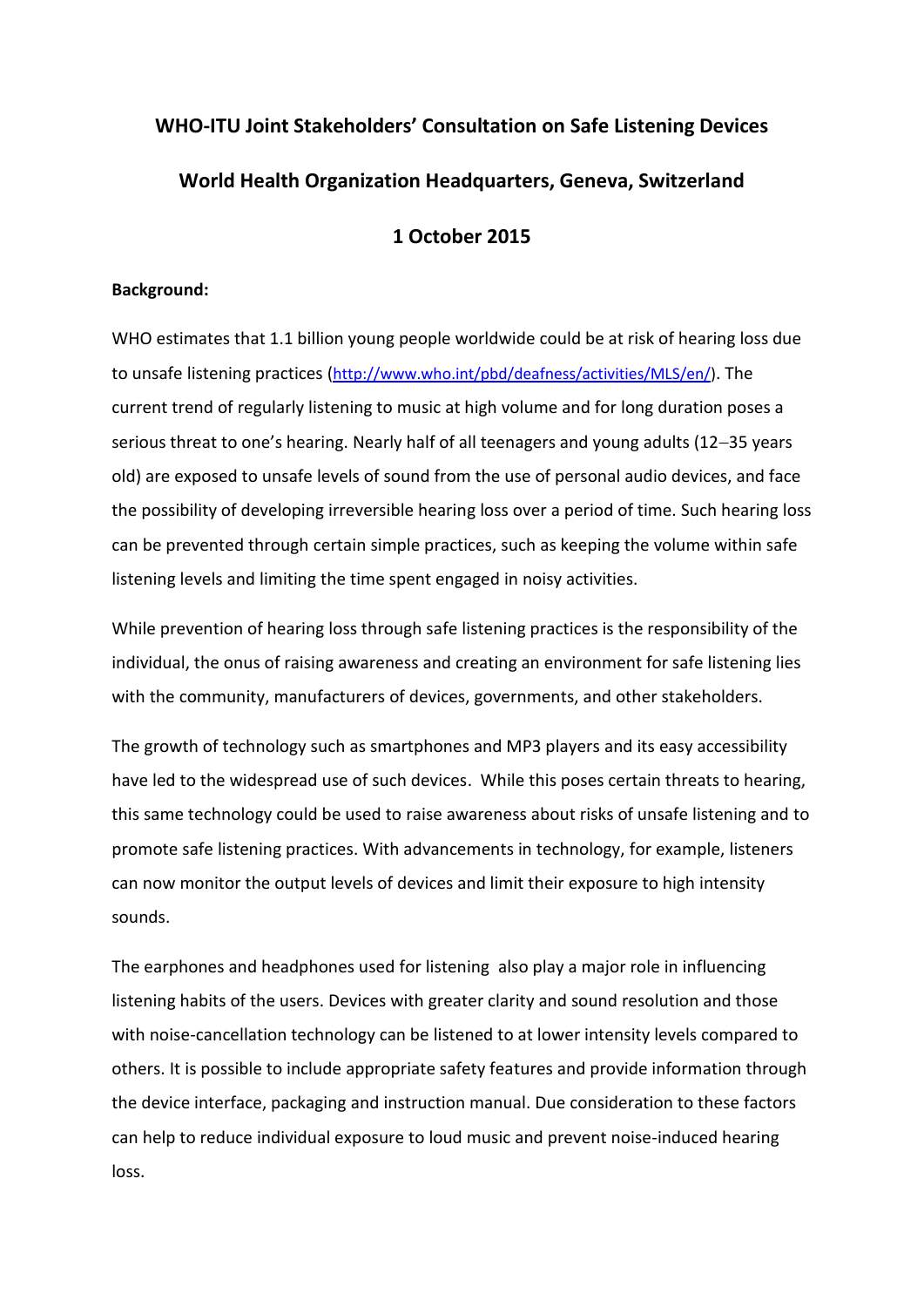## **Objectives of the consultation:**

1. To explore possible mechanisms and technology to reduce exposure to unsafe sound levels during recreational listening.

2. To raise awareness about safe listening practices among manufacturers of personal audio devices.

3. To review current knowledge about safety features in devices used for recreational listening.

## **Expected outcomes:**

- 1. A common vision for promotion of safe use of personal audio devices developed.
- 2. An understanding of existing practices consistent with safe listening achieved.
- 3. Increased understanding of available technology and interventions for promotion of safe listening.

## **Participants:**

- 1. Academia (audiologists, sound engineers/experts in noise exposure)
- 2. Representatives of manufacturers of audio devices, ear/headphones and music industry
- 3. Manufacturers associations
- 4. Civil society organizations
- 5. WHO and ITU